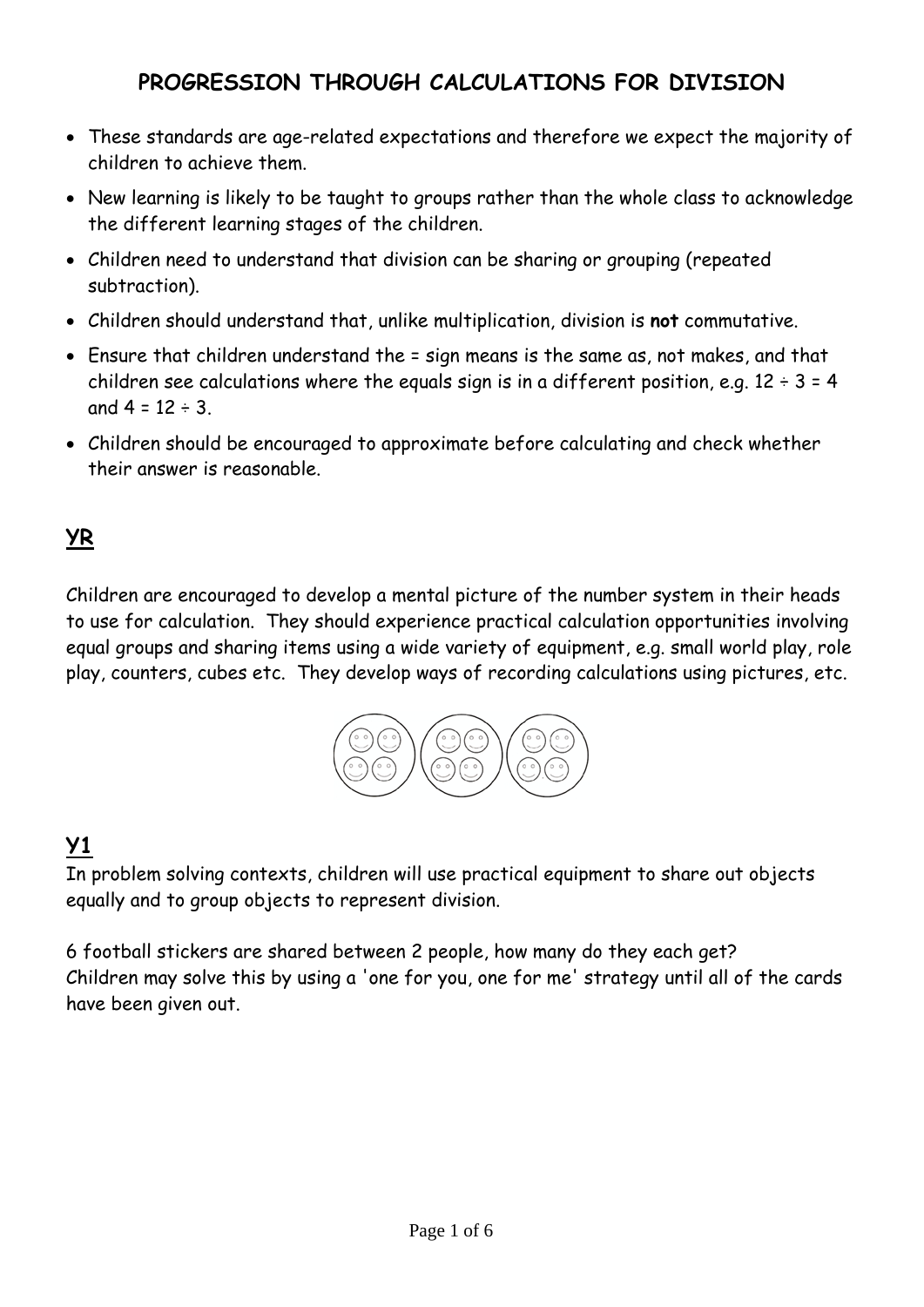

Children should find the answer by counting how many cards **1 person** has got.

There are 6 football stickers, how many people can have 2 stickers each?



Children should find the answer by counting how many **groups of 2** there are.

The teacher can model the link between sharing and grouping in the following way by relating back to the first football sticker question:

Placing the football stickers in a bag or box, the teacher can ask the children how many stickers would need to be taken out of the box to give each person one sticker each (i.e. 2) and exemplify this by putting the cards in groups of 2 until all cards have been removed from the bag.

## **Y2**

Children will utilise practical equipment to represent division calculations as grouping (repeated subtraction) and use jottings to support their calculation, e.g.

 $12 \div 3 =$ 



Children need to understand that this calculation reads as 'How many groups of 3 are there in 12?'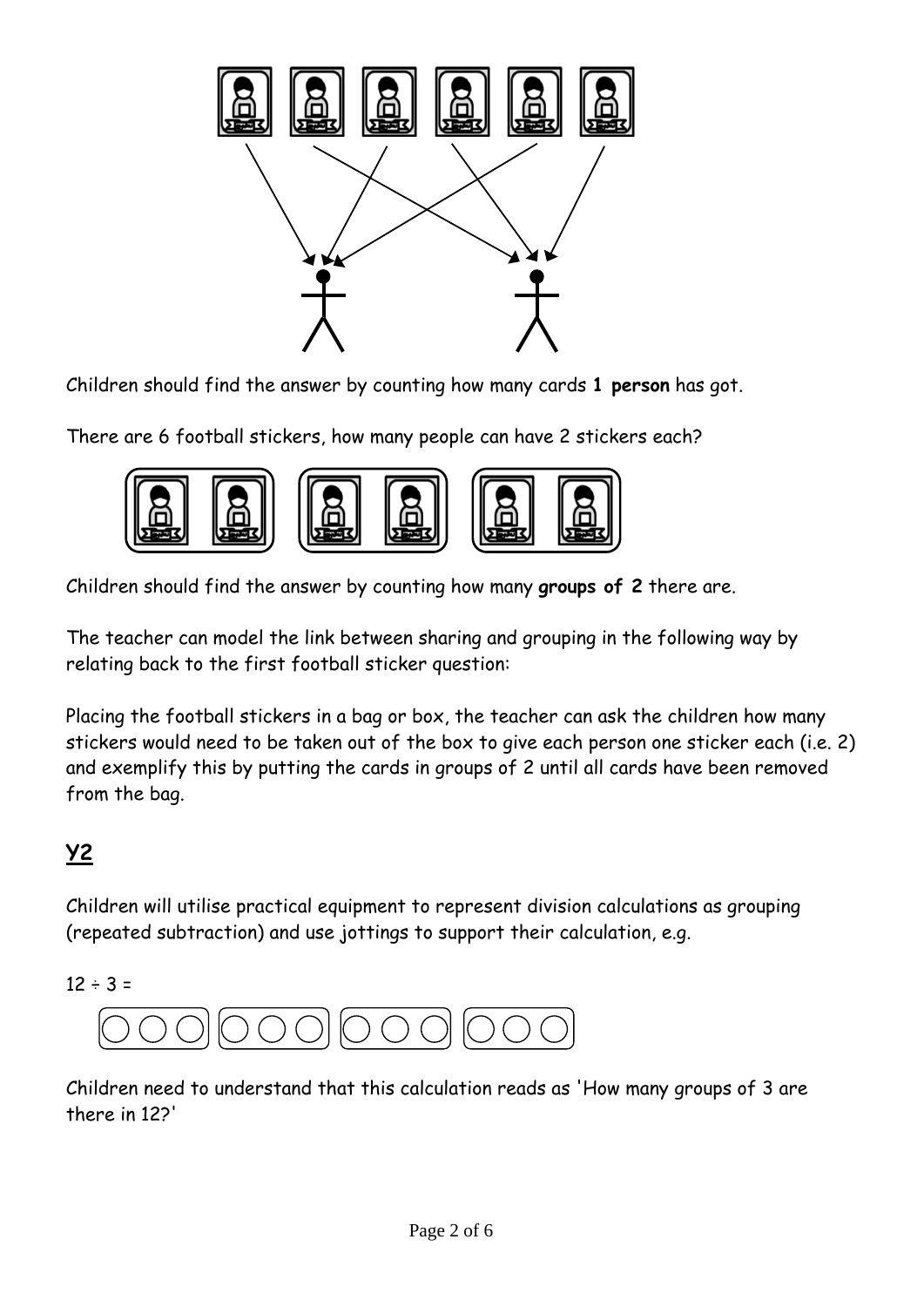Children should also move onto calculations involving remainders.

 $13 \div 4 =$ 



 $13 \div 4 = 3$  remainder 1

### **Y3**

Children will continue to use grouping (repeated subtraction) to represent their calculations, answering questions such as:

$$
24 \div 2 =
$$

or

There are 24 cupcakes, how many people can have 2 cupcakes each?





This should also be modelled alongside a number line to emphasise that grouping is repeated subtraction.



Children need to be able to decide what to do with remainders after division and round up or down accordingly. They should make sensible decisions about rounding up or down after division. For example  $62 \div 8$  is 7 remainder 6, but whether the answer should be rounded up to 8 or rounded down to 7 depends on the context.

e.g. I have 62p. Sweets are 8p each. How many can I buy? Answer: 7 (the remaining 6p is not enough to buy another sweet)

Apples are packed into boxes of 8. There are 62 apples. How many boxes are needed? Answer: 8 (the remaining 6 apples still need to be placed into a box)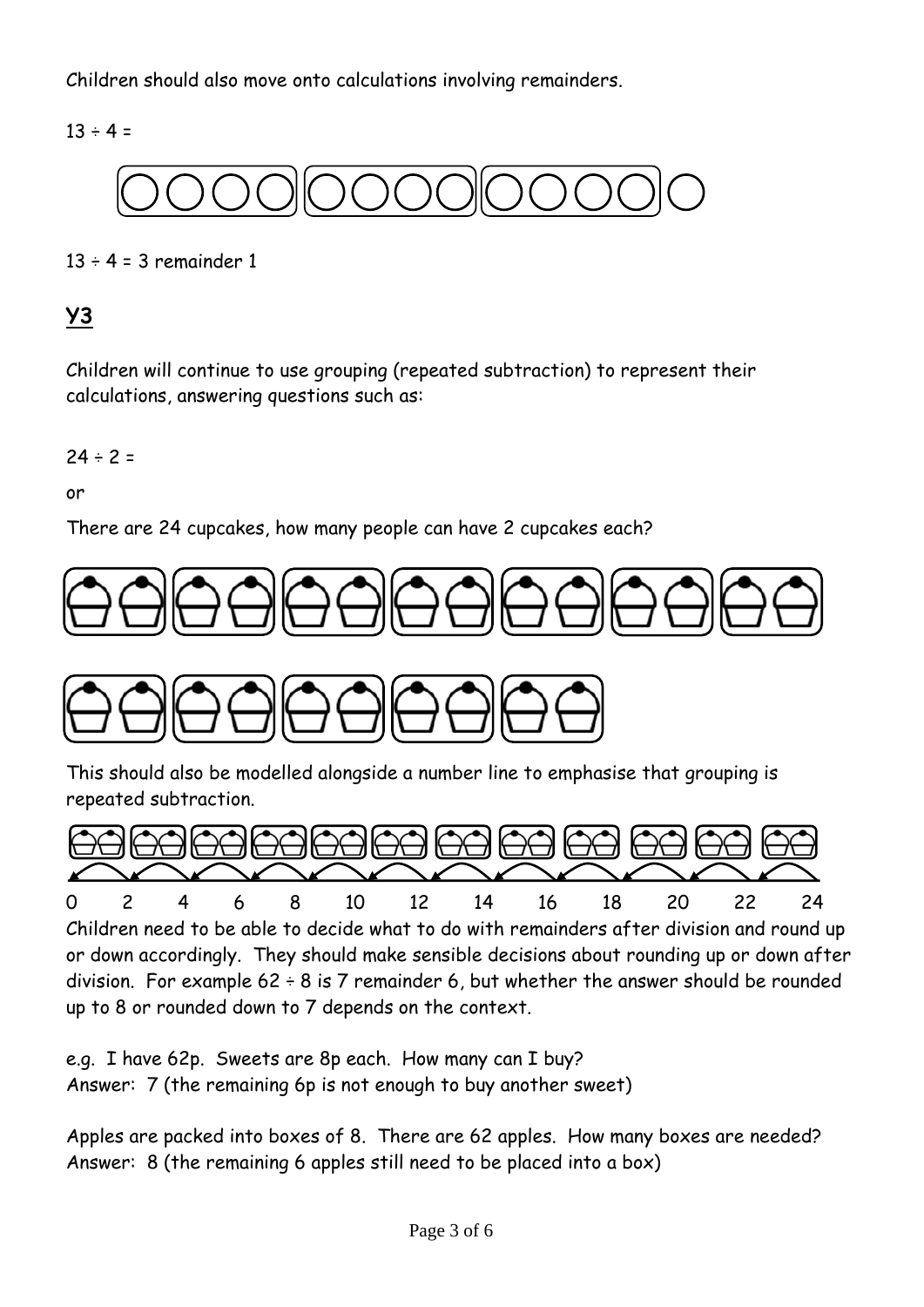Before starting the more formal written method of 'chunking', children should first use the repeated subtraction on a vertical number line.



Children will develop their use of grouping (repeated subtraction) to be able to subtract multiples of the divisor, developing the use of the 'chunking' method.

#### **Short division (TU ÷ U)**

 $72 \div 3$ 



Children should write their answer above the calculation to make it easy for them and the teacher to distinguish.

Any remainders should be shown as integers, i.e. 14 remainder 2 or 14 r 2.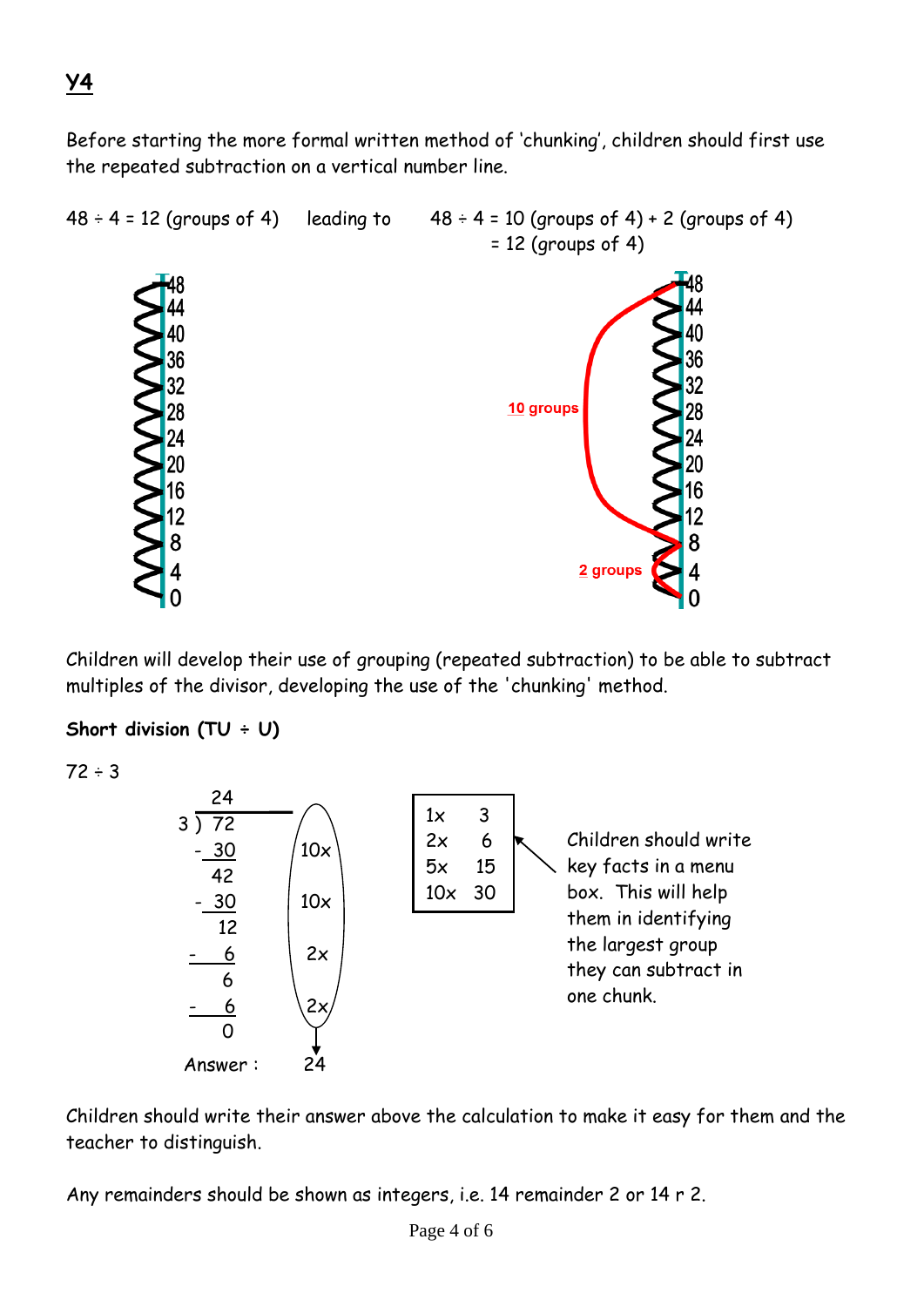# **Y5**

Children can start to subtract larger multiples of the divisor (e.g. 20x).

### **Short division (HTU** ÷ **U)**

 $196 \div 6$ 



Any remainders should be shown as integers, i.e. 14 remainder 2 or 14 r 2.

Children need to be able to decide what to do after division and round up or down accordingly. They should make sensible decisions about rounding up or down after division. For example 240  $\div$  52 is 4 remainder 32, but whether the answer should be rounded up to 5 or rounded down to 4 depends on the context.

# **Y6**

Children may still use the menu box if required, but would also be expected to use larger multiples of the divisor (e.g. 20x, 30x, 40x).

### **Long division (HTU** ÷ **TU)**

 $972 \div 36$ 



Any remainders should be shown as fractions, i.e. if the children were dividing 352 by 6, the answer should be shown as 58  $\frac{4}{6}$  which could then be written as 58  $\frac{2}{3}$  in its lowest terms.